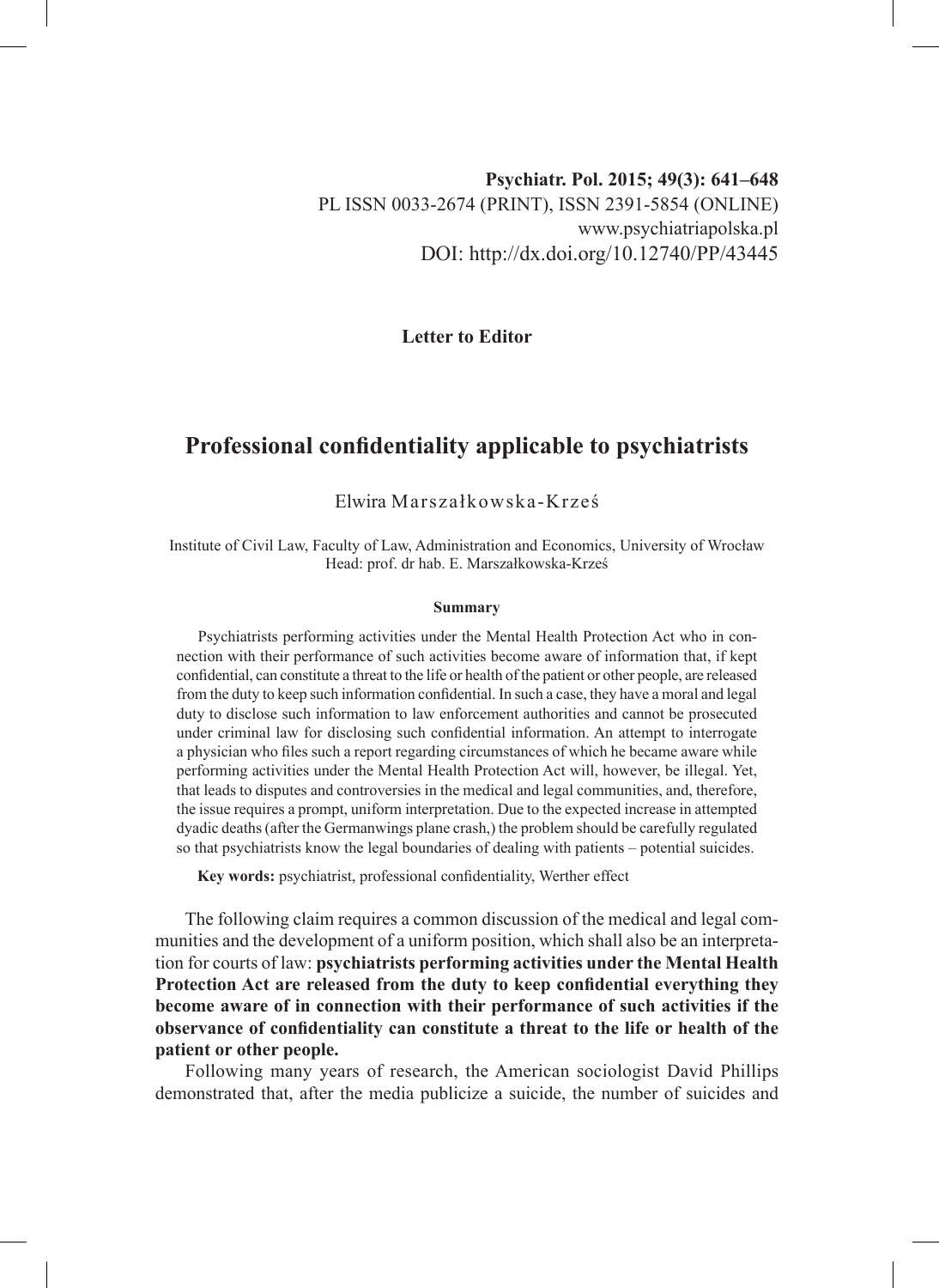accidents increases, and he called that "imitative suicidal behaviour", also referred to as the Werther Effect [1].

The crash of a Germanwings Airbus A320 on Tuesday, 24 March 2015, was caused by a co-pilot who committed suicide in that way.

A few days later, on Sunday, 29 March 2015, a female passenger of a Warsawto-Lublin coach came up to the driver and took hold of the steering wheel. The local media immediately reported that the woman admitted at the inquiry stage that she had had suicidal thoughts. One of the Internet portals wrote that the passenger wanted to take control of the coach and crash it.

When the media had run the story of a gas bottle explosion at about 4.30 a.m. on 30 April 2015 in Słupca, a 60-year-old man committed a suicide in Gorzów Wielkopolski already on 1 May 2015, at about 3.00 p.m. by setting a gas bottle on fire and hanging himself in the cellar of his house. The explosion genuinely endangered the residents of neighbouring houses.

The phenomenon, and its possible adverse effects, were noted, among others, by M. Kaczmarek [2] and E. Marszałkowska-Krześ and S. Krześ [3].

• Why did the co-pilot of Airbus A320 cause a crash of the aeroplane? This is the question that Dr Jerzy Pobocha, a court expert in psychiatry, tried to answer. "Schizophrenia can become visible for the first time at the age of 28. The illness can start with the commitment of a criminal offence. Another possibility is depression, which may lead to the emergence of the idea of an extended suicide. In this case, it was extended to the plane and the people on it," says Dr Jerzy Pobocha [4].

The observations of David Phillips reveal that the Werther effect may persist for many months. Thus, we should consider it very likely that further imitators intending to commit extended suicides will appear. Some may come to the offices of psychiatrists soon.

What should a psychiatrist do when he or she learns, when performing activities under the Mental Health Protection Act, that someone plans an extended suicide, and thus is a real threat to the lives of others? If, performing these activities, the psychiatrist receives reasonable information about a punishable preparation, attempt, or commitment of a criminal offence defined in Article 118, 118a, 120–124, 127, 128, 130, 134, 140, 148, 163, 166, 189, or 252 of the Criminal Code or a terrorist crime and does not immediately notify a law enforcement authority, will he or she be liable to imprisonment for a term of up to three years under Article 240 of the Criminal Code?

This question is relatively easy to answer on the grounds of Article 40.1(3) of the Physician and Dentist Profession Act of 5 December 1995 (*Dziennik Ustaw* 2011, No. 277, Item 1634), under which, while a physician has a duty of confidentiality with regard to information relating to a patient obtained in connection with the performance of his or her profession, this provision does not apply if observing confidentiality may constitute a threat to the lives or health of other people. In other words, a physician has the right, and even a duty, to reveal a medical secret if the life or health of the patient or other people are threatened.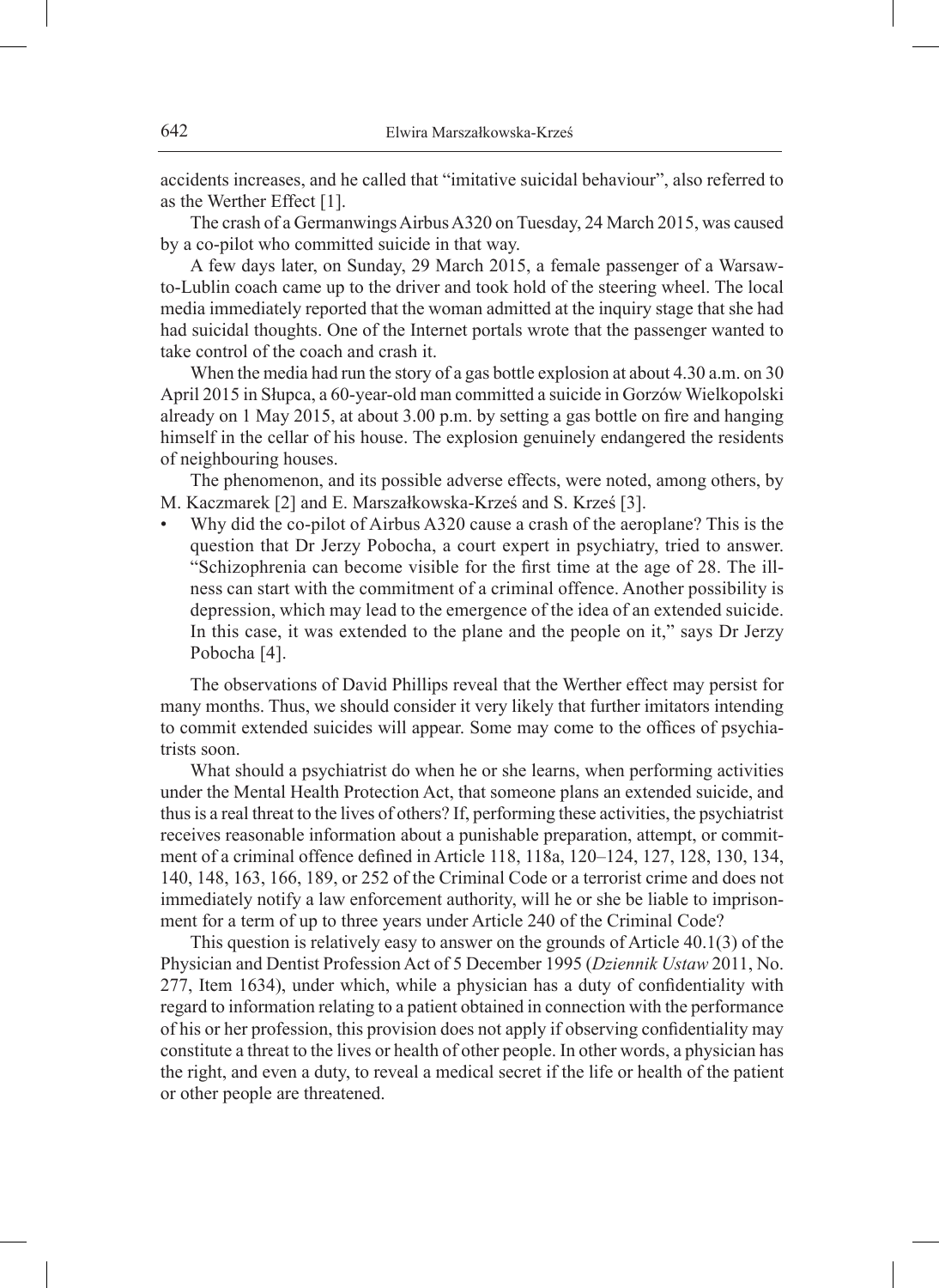"A physician who, in performing his or her professional activities, receives reasonable information about the commitment of a homicide, is under a legal duty to notify the relevant law enforcement authority under Article 240 §1 of the Criminal Code. There are no obstacles to reading Article 40.2(1) of the Physician and Dentist Profession Act as a reference to all statutory cases of disclosure of medical secrets because the literal interpretation allows it, while teleological factors are not at odds with it"  $[5]$ .

A cautious claim has been proposed by A. Huk: "A physician is released from the duty of confidentiality if observing the duty may be a threat to the life or health of the patient or other people (Article 40.2(3) of the Act and Article 25 of the Code of Physicians' Ethics) (...) A decision on the disclosure of some information and the scope of such disclosure ultimately depend on the judgment of the physician. The issue is, however, very delicate and may in certain cases lead to serious controversies. The grounds for a physician's decision must, on the one hand, be dependent on a purely medical assessment and, on the other hand, on other factors, related to the patient, his or her lifestyle, conducts, etc. (...) Informing third parties is an exception from the general rule. A danger to others that justifies the abolishment of medical confidentiality must be genuine, not just hypothetical, and confirmed by objective medical evidence" [6].

Both among psychiatrists and among lawyers, there are many proponents of the theory of absolute confidentiality binding psychiatrists. They derive that claim from the provisions of Articles 50 and 52 of the Mental Health Protection Act of 19 August 1994 (*Dziennik Ustaw* 2011, No. 231, Item 1377):

"Article 50. 1. Individuals performing activities under this act are under duty to keep confidential everything of which they become aware in connection with the performance of those activities, pursuant to separate provisions, and also in accordance with the provisions of this chapter.

- 1. A person falling under Article 1 shall be released from the confidentiality duty in relation to:
	- 1) a physician caring for a person with mental disorders;
	- 2) competent state or local government authorities with regard to circumstances that must be revealed for the purposes of the performance of social welfare assistance tasks;
	- 3) individuals participating in the performance of social welfare assistance activities to the extent that is necessary;
	- 4) the Internal Security Agency, the Military Counter-Intelligence Service, the Intelligence Agency, the Military Intelligence Service, the Central Anti-Corruption Bureau, the Police, the Military Police, the Border Guard, the Prison Guard, the Government Security Bureau, and their officers authorized in writing to the extent necessary for the performance of inquiries under the classified information protection regulations;
	- 5) a police officer authorized in writing by the head of a police unit carrying out operational and exploratory activities with regard to searches for, and the identification of people.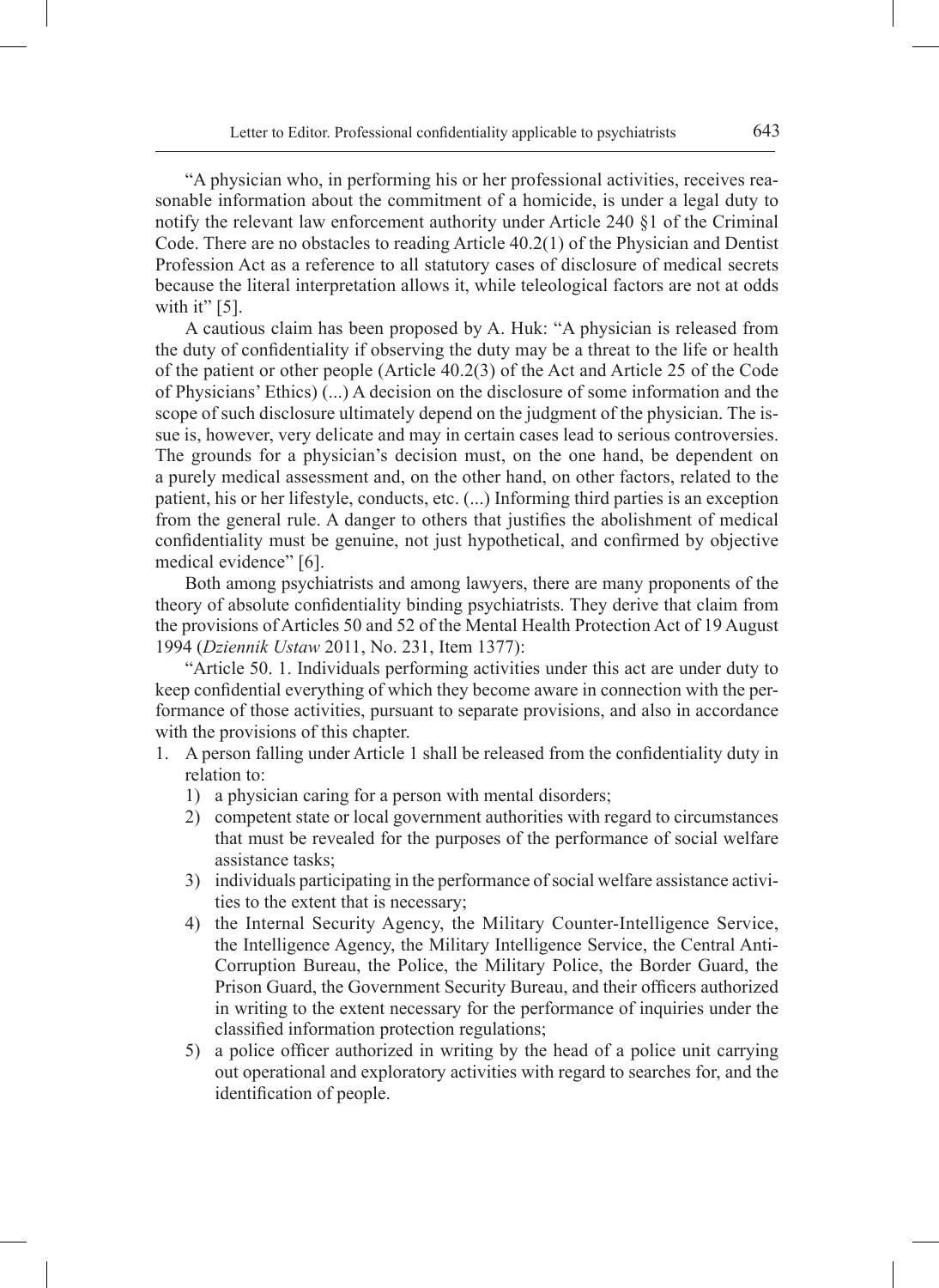Article 52. 1. Individuals who are under a duty of confidentiality under the provisions of this chapter shall not be interrogated as witnesses with regard to the statements of a person in relation to whom activities under this act have been undertaken regarding the commitment by that person of a criminal offence.

- 2. The prohibition expressed in paragraph 1 above shall apply *mutatis mutandis* to physicians performing the activities of expert witnesses."
- The judgment of the Supreme Court of 20 April 2005 (Ref. I KZP 6/05) should primarily be referred to [7]: "The provision of Article 52.1 of the Mental Health Protection Act of 19 August 1994 (*Dziennik Ustaw* No. 111, Item 535, as amended) concerns every person who performs the activities defined in the act. It establishes an absolute prohibition of evidence and is a *lex specialis* with regard to the provision of Article 180 of the Code of Criminal Procedure, and, consequently, such an individual cannot be interrogated with regard to the circumstances referred to in Article 52.1 even if he or she declares his or her willingness to disclose a professional secret of this kind."

In this judgment, the Supreme Court shared the opinion of Z. Kwiatkowski [8]: "In accordance with the current wording of Article 52 of the Mental Health Protection Act, the prohibition of interrogating individuals referred to therein concerns all statements of a person with regard to whom activities under the act have been undertaken in connection with the commitment of a criminal offense by that person, and not only the person's formal admission to having committed the offence.

In the light of the above provision, both a psychiatrist and other individuals performing activities under the Mental Health Protection Act are released from the denunciation duty under Article 240 §1 of the Criminal Code, with regard to reporting offenses under Articles 118, 127, 128, 130, 134, 140, 148, 163, 166, or 252 of the code to the relevant authority.

Our considerations warrant the claim that the provision of Article 52 of the Mental Health Protection Act establishes an absolute prohibition of using a certain kind of evidence in criminal proceedings and constitutes a *lex specialis* in relation to Article 180 §2 of the Code of Criminal Procedure."

• Among legal commentators, this line is also represented by P. Gałecki, K. Bobińska, and K. Eichstaedt: "The literature claims, in our opinion reasonably, that the legal duty of denunciation under Article 240 of the Criminal Code does not apply, however, to  $(...)$  a person under duty to observe psychiatric confidentiality under Article 52.1 in conjunction with Article 50.1 of the Mental Health Protection Act (…) In other words, the duty of psychiatric confidentiality, to the extent referred to in Article 52 of the Mental Health Protection Act, is absolute, meaning that an individual bound by it cannot be released from the obligation to observe it. Neither can such an individual be prosecuted under Article 240§1 of the Criminal Code for failure to disclose a criminal offense referred to therein" [9].

M. Szewczyk similarly excludes the possibility of a psychiatrist being prosecuted for non-denunciation under Article 240 of the Criminal Code. She bases this view on a separate legal arrangement concerning medical confidentiality established in the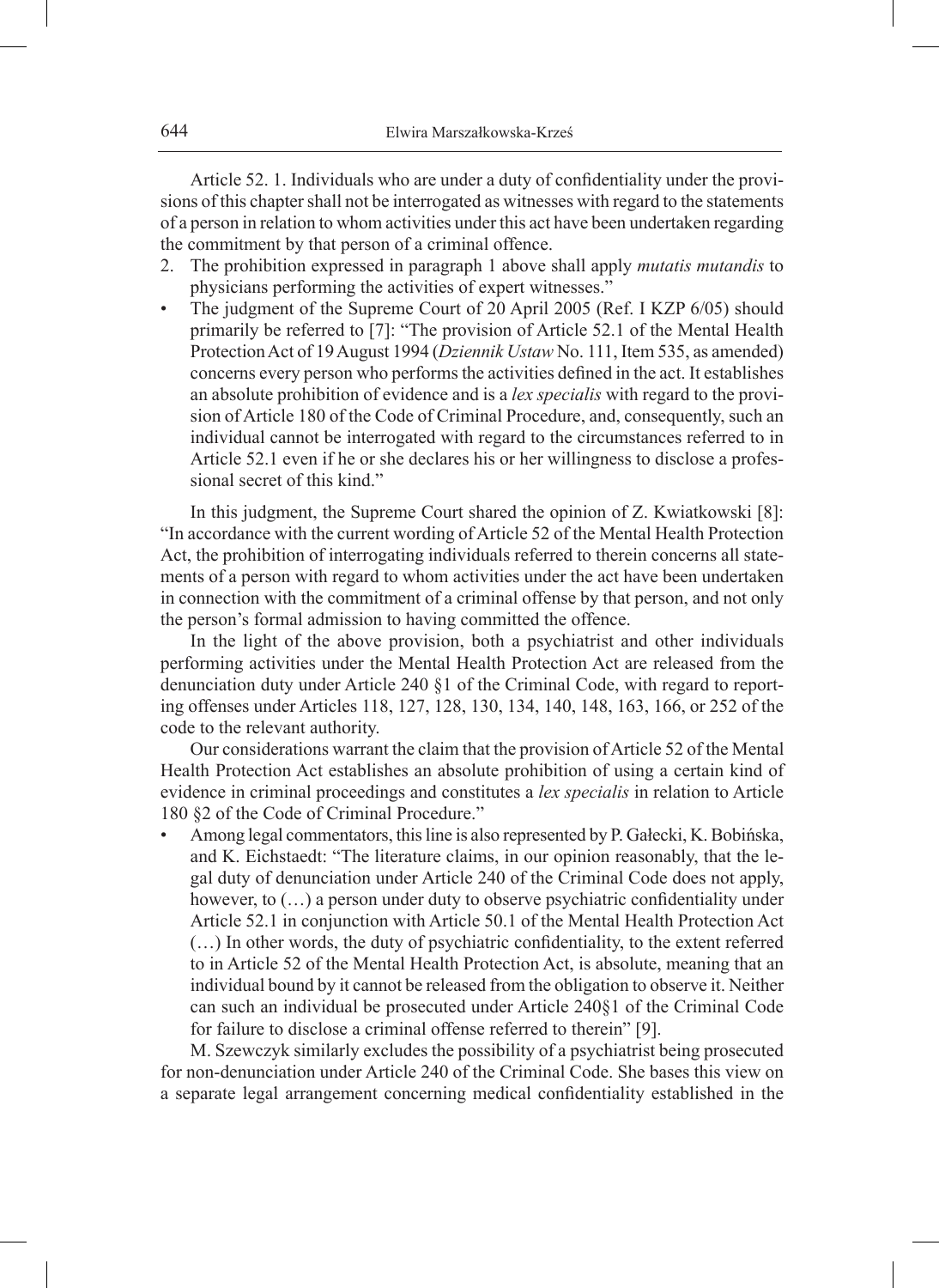Mental Health Protection Act (which is a *lex specialis* in relation to general medical confidentiality regulations) [10].

• However, one should agree with the argumentation of S. Ładoś that "the above view raises serious doubts. It is difficult to assume that the provisions of the Mental Health Protection Act are *leges specialis* in relation to Article 40 of the Physician and Dentist Profession Act. The adoption of a conflict-of-law rule under which the general provisions are to be ruled out in such cases would in practice lead to very serious consequences. For instance, medical confidentiality would have to be observed by a psychiatrist even if that could bring about a threat to the life or health of the patient or other people (the adoption of a special rule would also rule out Article 40.2 of the Physician and Dentist Profession Act). It should thus be assumed that the provisions of the Mental Health Protection Act only supplement the rules in the Physician and Dentist Profession Act. This has to do with the special type of medical treatment used in psychiatry, which requires additional normative regulations, for instance with regard to medical confidentiality. This means that a psychiatrist has the same duties to disclose confidential medical information as any other physician (under Article 40.2 of the Physician and Dentist Profession), and also additional ones (e.g. a duty to provide information to state protection services under Article 50.2(4) of the Mental Health Protection Act).

It should be noted that the adoption of the view that a psychiatrist is subject to special confidentiality rules, instead of the general medical confidentiality rules, would put psychiatrists before a very tough ethical dilemma. It would consist in the duty to remain confidential even in the case of suspecting a very grave crime (e.g. homicide) that a patient may have committed. A psychiatrist would even have to choose between the necessity to protect medical confidentiality and the necessity for the law enforcement authorities to prevent certain offenses that a person with a mental disorder may repeat" [11].

To begin with, it has to be stressed that the actual activity of reporting an offence is something else than completing the official offence report procedure.

As rightly pointed out by K. Dudka, who cited the extensive results of commentators, the source of knowledge about a criminal offense that imposes the duty to institute and conduct an inquiry under Articles 10 and 303 of the Code of Criminal Procedure is very frequently not an officially recorded offence report and the minutes of the interrogation of a witness who reported the criminal offence.

"Although the Code of Criminal Procedure, in Article 303, mentions only one source of information, an offence report, information about an offence may come from a variety of other sources, such as the law enforcement authority's own information, obtained in the course of conducted procedures or other operations with regard to a different matter, or be the result of the offender's self-incrimination or media reports. Especially recently, there has been an increase in the activity of the media with regard to disclosing offenses, in particular of a scandalous nature (e.g. the Łódź ambulance service scandal, the Starachowice scandal, and many others). The different forms of information about offences also include anonymous informa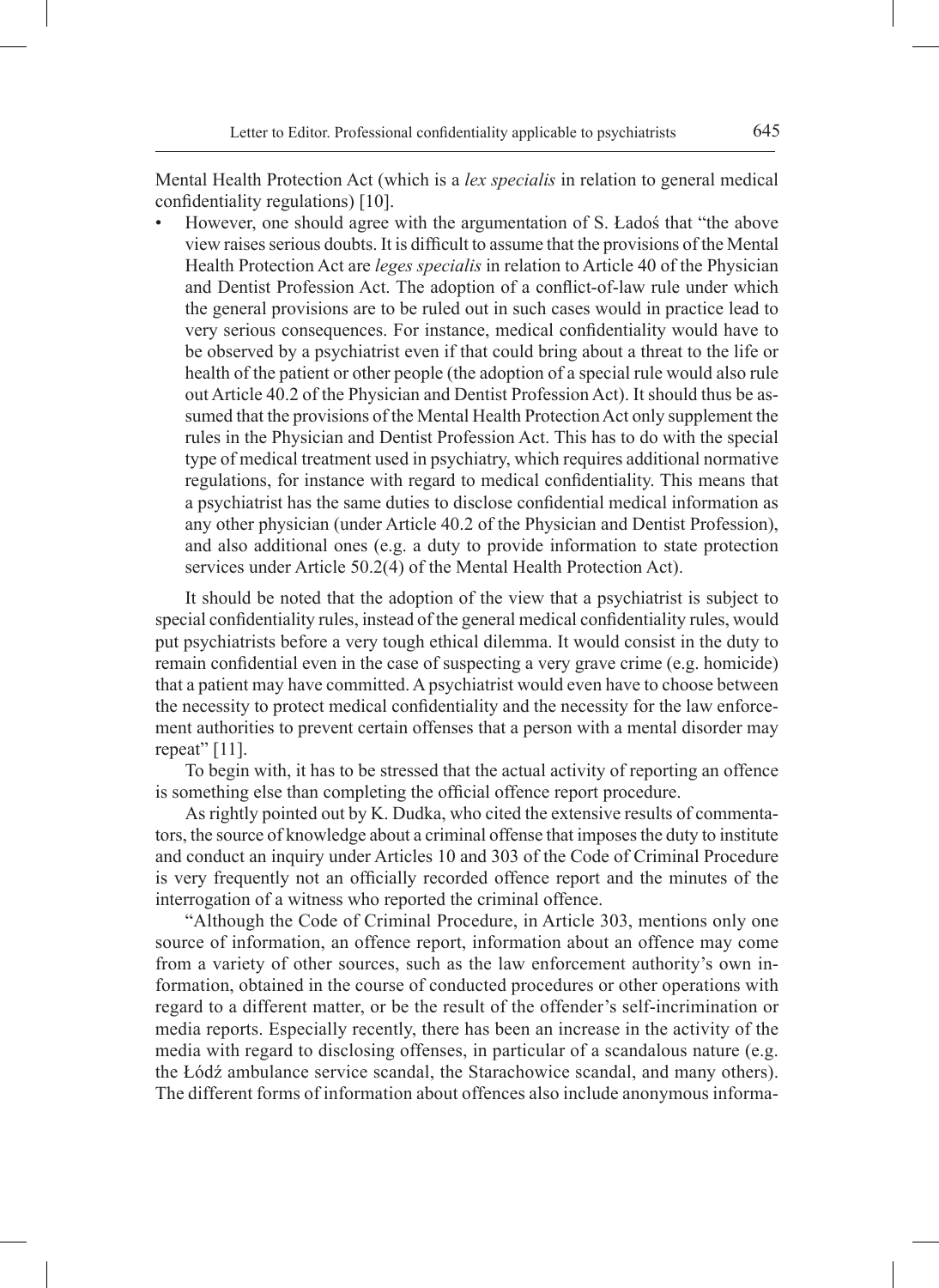tion, i.e. information whose author is unknown and, as pointed out by P. Filipiak, wants to remain unknown" [12].

J. Grajewski [13] also mentions oral, cabled, telephone, or written reports from private individuals as possible source of information about an offence.

A psychiatrist may, thus, report a crime committed or planned by his or her patient without filing witness testimony. In my opinion, a psychiatrist cannot be released from the reporting duty, whether legally or morally.

What is of key significance for these considerations is the undeniable statement that the life of a human being, including that of the potential victim of a psychiatrist's patient, is a good of the highest order, superordinate to the right to confidentiality, which a patient with a mental disorder surely has.

The proponents of the theory of an absolute confidentiality binding the psychiatrist follow an interpretation that puts the personal good of the patient, who is the perpetrator or the potential perpetrator of an offence over his or her victims' right to life.

The basic provision of Article 2 of the Convention for the Protection of Human Rights and Fundamental Freedoms of 4 November 1950 (*Dziennik Ustaw*1993, No. 61, Item 284) introduces the inviolable rule that every person's right to life is protected by law. The situation of that provision is not accidental either. The right to life is exposed before other human rights; thus, it has an unquestionable priority. In the event of a conflict of various rights, the right to life has an absolute priority.

As rightly reasoned by L. Garlicki, the duty to protect life, introduced in this provision, also refers to threats resulting from the criminal intentions of third parties. The state is not directly responsible for the actions of private individuals, but it must fulfil its positive duties [14].

This means that the law should be enacted and interpreted in such a way that, whenever that is not explicitly stated in an act of parliament, the law should not protect the privacy and confidentiality of a potential offender at the cost of his or her victims.

- The above position, that potential crime victims' right to life should be protected in the first instance, has been repeatedly confirmed by the European Court of Human Rights in its judgments."The State has a positive obligation to take practical preventive measures to protect the individual against others or, in certain special circumstances, against himself" (European Court of Human Rights judgment of 16 October 2008, 5608/05).
- "The State's obligation extends beyond its primary duty to secure the right to life by putting in place effective criminal-law provisions. Article 2 of the ECHR may also imply in certain well-defined circumstances a positive obligation on the authorities to take preventive operational measures to protect an individual whose life is at risk" (European Court of Human Rights judgments of 3 April 2001, 27229/95; 20 March 2008, 15339/02; and 24 October 2002, 37703/97).
- "The State has an obligation to take appropriate steps to safeguard the lives of those within its jurisdiction" (European Court of Human Rights judgment of 28 March 2000, 22535/93).

J. Bartoszewicz's reasoning is a perfect summary of this portion of the considerations: "Life is the highest value both in the hierarchy of values of the European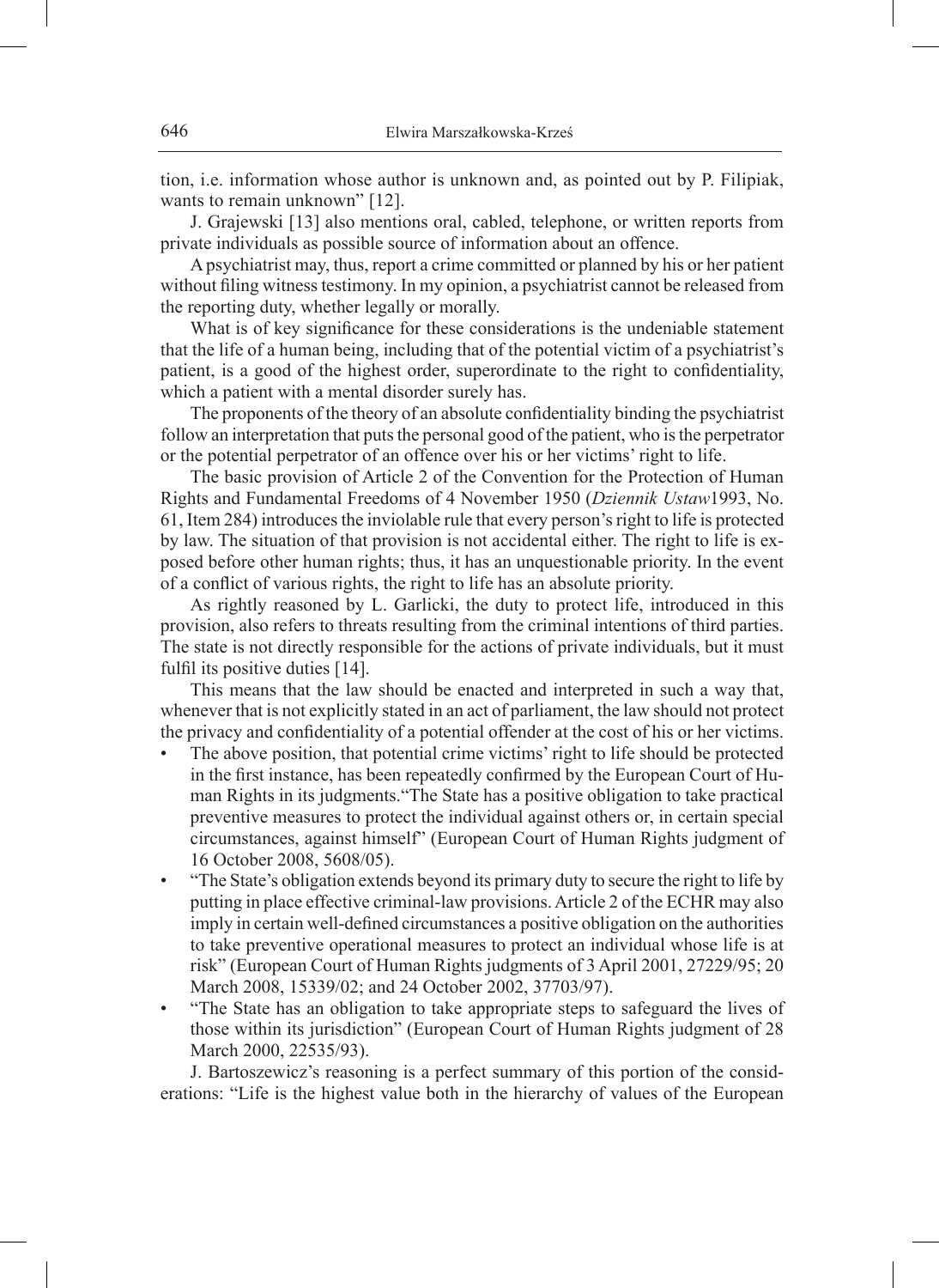Convention on Human Rights and, obviously, on an individual scale. Consequently, no action that threatens life, whether directly or indirectly, can remain unpunished, because ensuring the right to life in a practical and effective way by the State is out of the question if the State has no willingness or determination regarding the attribution of responsibility for life threatening actions" [15].

This remains in obvious harmony with the provisions of the Constitution. According to its Article 7, public authorities function on the basis of, and within the limits of, the law, and the highest law of the Republic of Poland is the Constitution, whose provisions are applied directly unless the Constitution provides otherwise. Under Article 38 of the Constitution, the Republic of Poland ensures the legal protection of the life of every human being. This provision was interpreted by the Constitutional Tribunal in its judgment of 30 September 2008, K 44/07 (*Dziennik Ustaw* 2008, No. 177, Item 1095, p. 9498): "As pointed out by the Constitutional Tribunal in its judgments of 23 March 1999, Ref. K. 2/98, and 8 October 2002, Ref. KK 36/00, in addition to that 'protective' content of the right to life, Article 38 of the Constitution also provides for the obligation of public authorities to undertake positive action to protect life. In the matter Ref. K. 26/96, the Constitutional Tribunal stated that 'The protection of human life cannot be understood as solely the protection of the minimum biological functions necessary for existence but as the guarantee of correct development and the achievement of a normal psychophysical condition appropriate for a given developmental age (life stage).' Therefore, the indicated positive aspect of the right to legal life protection contains the positive obligations of the State, recognized in the judgments of the ECHR and other European constitutional courts. In the context of possible terrorist or military threats or social unrest of a different kind, the right to the legal protection of life also includes the State's obligation to secure the safety of citizens ('obligation to secure', 'freedom from fear', German *Schutzpflichten*)."

The above considerations lead to the conclusion that psychiatrists performing activities under the Mental Health Protection Act who in connection with their performance of such activities become aware of information that, if kept confidential, can constitute a threat to the life or health of the patient or other people are released from the duty to keep such information confidential. In such a case, they have a moral and legal duty to disclose such information to law enforcement authorities and cannot be prosecuted under criminal law for disclosing such confidential information. An attempt to interrogate a physician who files such a report regarding circumstances of which he became aware while performing activities under the Mental Health Protection Act will, however, be illegal.

- 1. ReferencesPhilips D. *The influence of suggestion on suicide: Substantive and theoretical implications of the Werther effect.* Am. Soc. Rev. 39(3): 340–354.
- 2. Kaczmarek M. *Rozszerzone samobójstwo, a może samobójczy zamach?* http://www.polityka. pl/tygodnikpolityka/swiat/1613963,1,rozszerzone-samobojstwo-a-moze-samobojczy-zamach. read [retrieved: 08.05.2015].
- 3. Marszałkowska-Krześ E, Krześ S. *Efekt Wertera.* Rzeczpospolita, 8.04.2015r.; 81(10110): i3.
- 4. http://www.tvn24.pl/wiadomosci-ze-swiata,2/psychiatra-wypowiada-sie-o-drugim-pilocie, 527903.html [retrieved: 08.05.2015].